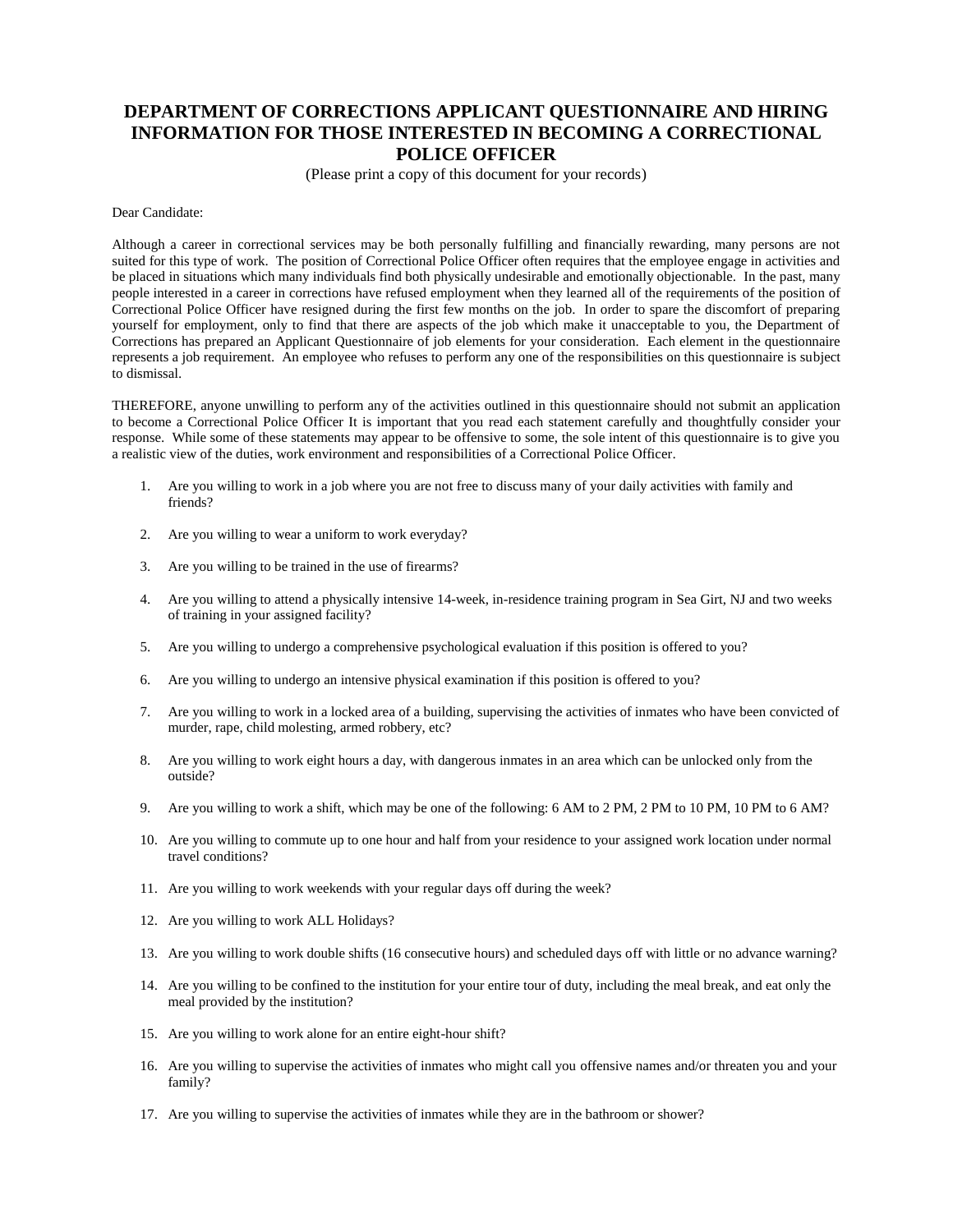- 18. Are you willing to pat frisk inmates, visitors, and other staff members and to conduct visual searches of inmates' body cavities?
- 19. Are you willing to testify in court concerning events that have occurred in the institution?
- 20. Are you willing to work in an infirmary with sick inmates who could have serious diseases such as AIDS or Tuberculosis?
- 21. Are you willing to work in building areas that smell of unpleasant odors such as body odor, body wastes, etc?
- 22. Are you willing to respond to life threatening incidents such as inmates and/or staff who have been stabbed, had heart attacks, attempted to hang themselves, etc.?
- 23. Are you willing to shoot an escaping inmate (possibly to death) should the need arise?
- 24. Are you willing to report a fellow officer who might be breaking prison rules or regulations?
- 25. Are you willing to risk your personal safety to rescue a fellow officer or an inmate from attack?

While this list is not exhaustive, you can see that the Correctional Police Officer) has a challenging, difficult and stressful job that can sometimes be dangerous. **If you are unwilling to perform any of the above activities, and cannot answer "yes" to all of the above, you should not file an application at this time.**

If you decide that a career as a Correctional Police Officer is something you are truly interested in pursuing and you meet all of the requirements for this position, you **must** complete and submit an online job application along with the required application fee to the New Jersey Civil Service Commission. You will then be scheduled to take an examination which is tentatively scheduled to be given in October/November 2019. Those who pass this examination will be placed on an eligible list. At that time, you will be sent a Department of Corrections (DOC) Application for Employment which you must complete and submit to the DOC at your initial processing appointment. Those who fail to submit a completed, notarized employment application may be removed from the eligible list.

When the DOC is ready to make appointments from the eligible list, those at the top of the eligible list will be "certified." Those certified must follow instructions on contacting the DOC to indicate their continued interest in employment as a Correctional Police Officer. Failure to contact the DOC within the timeframes indicated on the certification notice and respond to DOC communications via email may be cause for removal from the eligible list.

In addition to the failure to respond to the Notice of Certification, there are a number of additional reasons one may be removed from an eligible list. Some of these include:

# **Removal Criteria**

#### **A. DRIVING RECORD:**

- 1. HAS TWO (2) OR MORE CONVICTIONS FOR OPERATING A MOTOR VEHICLE UNDER THE INFLUENCE OF DRUGS OR ALCOHOL.
- 2. HAS EIGHT (8) OR MORE MOVING VIOLATIONS WITHIN **SEVEN (7) YEARS** OF THE PROMULGATED CIVIL SERVICE LIST FOR CANDIDATES APPLYING FOR THE NEW JERSEY DEPARTMENT OF CORRECTIONS.
- 3. HAS EIGHT (8) OR MORE CURRENT POINTS.
- 4. HAS TWO (2) OR MORE CONVICTIONS FOR DRIVING WHILE SUSPENDED OR AS AN UNLICENSED DRIVER WITHIN **SEVEN (7) YEARS** OF THE PROMULGATED CIVIL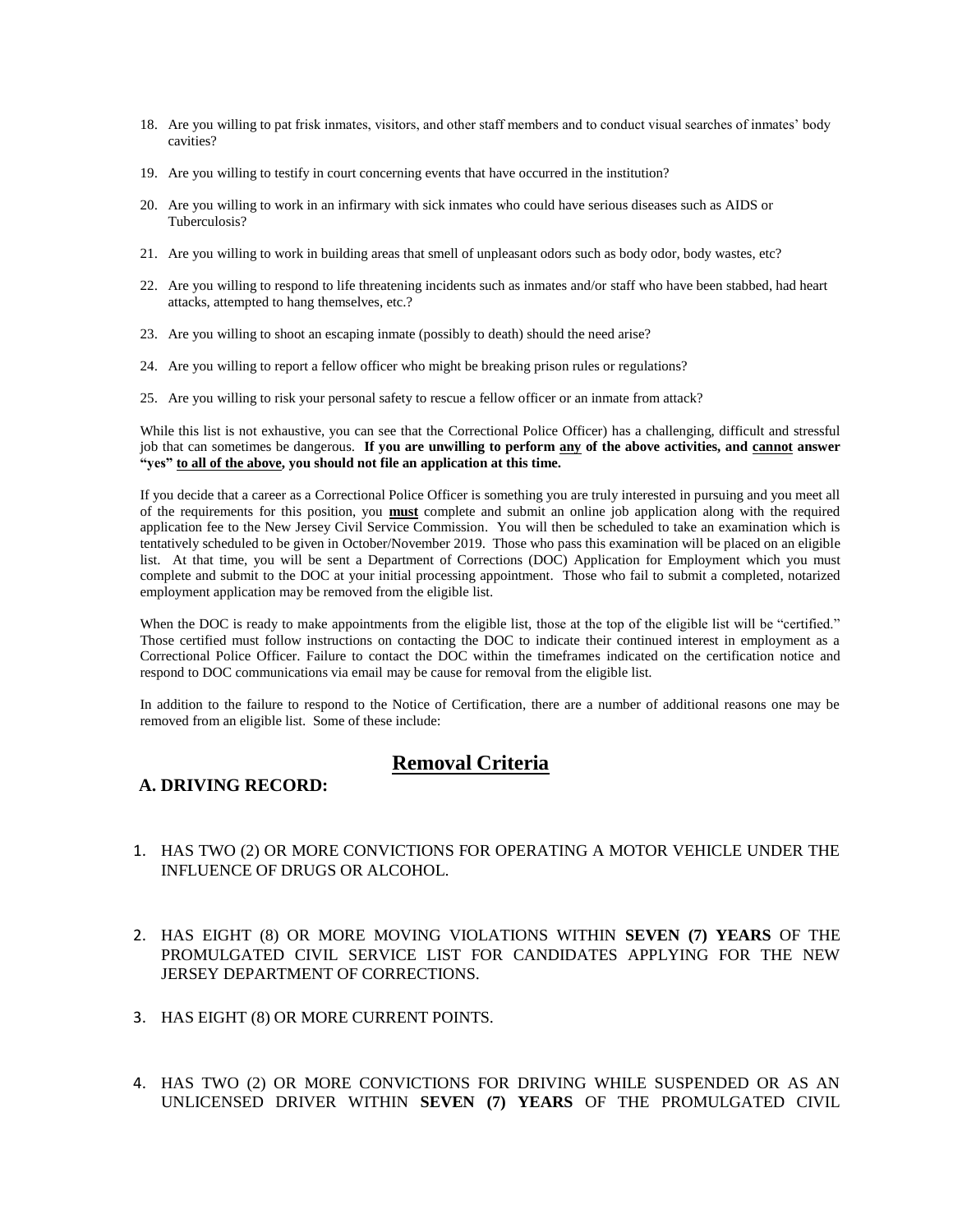SERVICE LIST FOR CANDIDATES APPLYING FOR THE NEW JERSEY DEPARTMENT OF CORRECTIONS.

- 5. HAS FAILED TO APPEAR IN COURT TWO (2) OR MORE TIMES WITHIN **SEVEN (7) YEARS** OF PROMULGATED CIVIL SERVICE LIST FOR CANDIDATES APPLYING FOR THE NEW JERSEY DEPARTMENT OF CORRECTIONS.
- 6. HAS TWO (2) OR MORE CONVICTIONS FOR RECKLESS DRIVING WITHIN **SEVEN (7) YEARS** OF THE PROMULGATED CIVIL SERVICE LIST FOR CANDIDATES APPLYING FOR THE NEW JERSEY DEPARTMENT OF CORRECTIONS.
- 7. DOES NOT POSSESS A DRIVER'S LICENSE **VALID IN NEW JERSEY BY THE TIME OF APPOINTMENT TO CORRECTIONAL POLICE OFFICER APPRENTICE.**

### **B. CRIMINAL HISTORY:**

- 8. HAS BEEN CONVICTED OF A DISORDERLY PERSONS OR PETTY DISORDERLY PERSONS OFFENSE WITHIN **SEVEN (7) YEARS** OF THE PROMULGATED CIVIL SERVICE LIST FOR CANDIDATES APPLYING FOR THE NEW JERSEY DEPARTMENT OF CORRECTIONS**. Not an automatic disqualifier. Application subject to review to determine eligibility.**
- 9. HAS BEEN CONVICTED OF ANY OFFENSE WHICH INVOLVES DISHONESTY (INCLUDING 2C:51-2 FORFEITURE OF PUBLIC OFFICE).
- 10. HAS BEEN CONVICTED OF ANY OFFENSE WHICH TOUCHES ON THE POSITION OF A LAW ENFORCEMENT OFFICER (INCLUDING OFFENSES UNDER 2C:51-2- FORFEITURE OF PUBLIC OFFICE).
- 11. HAS BEEN CONVICTED OF ANY OFFENSE WHICH IS A CRIME OF THE 4TH DEGREE OR HIGHER TO INCLUDE, BUT NOT LIMITED TO, ANY SEXUAL OFFENSE OR JUVENILE OFFENSES (INCLUDING 2C:51-2-FORFEITURE OF PUBLIC OFFICE).
- 12. HAS BEEN CONVICTED OF ANY OFFENSE WHICH INVOLVES LEWDNESS (2C: 14-4- LEWDNESS).
- 13. HAS EVER BEEN INCARCERATED **BASED ON A CONVICTION** IN ANY FACILITY OF ANY JURISDICTION.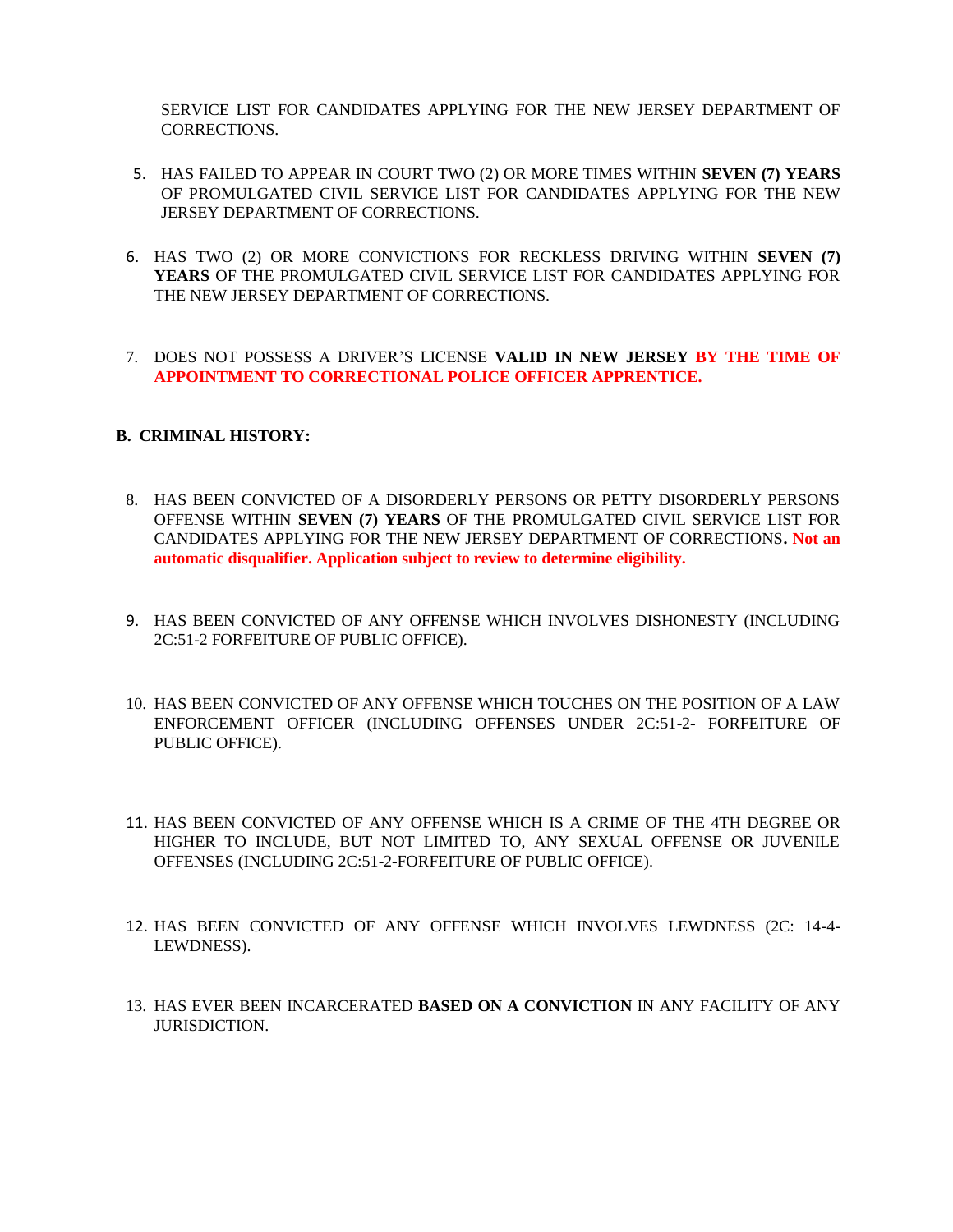- 14. IS PENDING GRAND JURY INVESTIGATION OR INDICTMENT OR HAS PENDING CHARGES, ACTIVE WARRANTS, OR IS CURRENTLY ON TRIAL FOR ANY OFFENSE IN ANY JURISDICTION.
- 15. IS CHARGED WITH ANY OFFENSE AFTER SUBMISSION OF AN APPLICATION AND FAILS TO IMMEDIATELY DISCLOSE THE EVENT TO THE RECRUITMENT UNIT.
- 16. IS PRESENTLY ON PROBATION AS PART OF A JUVENILE MATTER, A CONDITIONAL DISCHARGE OR PRE-TRIAL INTERVENTION PROGRAM.
- 17. HAS BEEN CONVICTED OF ANY ACT OF DOMESTIC VIOLENCE ("LAUTENBURG AMENDMENTS") OR ANY OFFENSE THAT WOULD PRECLUDE ONE FROM PURCHASING OR HANDLING OF FIREARM.
- 18. 2 OR MORE CONVICTIONS (EXPUNGED OR NOT) OF 2C:35-10. POSSESSION, USE OR BEING UNDER THE INFLUENCE OR FAILURE TO MAKE LAWFUL DISPOSITION.
- 19. CONVICTION (EXPUNGED OR NOT) FOR THE SALE, POSSESSION (OVER 50 GRAMS), DISTRIBUTION, MANUFACTURING OF CDS (2C:35 OR TITLE 24).
- 20. HAS ENTERED INTO A JUVENILE DIVERSION PROGRAM, A CONDITIONAL DISCHARGE AGREEMENT OR PRE-TRIAL INTERVENTION PROGRAM FOR ANY OFFENSE THAT WOULD BE CONSIDERED CRITERIA FOR REMOVAL OR HAS ENTERED INTO A JUVENILE DIVERSION PROGRAM, A CONDITIONAL DISCHARGE AGREEMENT OR PRE-TRIAL INTERVENTION PROGRAM FOR ANY OFFENSE UNDER N.J.S.A: 2C OR TITLE 24 (INCLUDING DISORDERLY PERSONS OR PETTY DISORDERLY PERSONS OFFENSES) WITHIN **SEVEN (7) YEARS OF THE PROMULATED CIVIL SERVICE LIST FOR CANDIDATES APPLYING FOR THE NEW JERSEY DEPARTMENT OF CORRECTIONS. Not an automatic disqualifier. Application subject to additional review to determine eligibility.**
- 21. HAS FAILED TO DISCLOSE ANY N.J.S.A. 2C CHARGE WHETHER IT HAS BEEN DISMISSED BY THE COURT, DISMISSED THROUGH ANY TYPE OF DIVERSIONARY PROGRAM, AMENDED/DOWNGRADED, EXPUNGED OR IF YOU HAVE SUCCESSFULLY COMPLETED MEDIATION, ANY COURT ORDERED PROGRAM, CLASS OR ETC.
- 22. INVOLVEMENT, AFFILIATION OR ENGAGING IN ANY TYPE OF ACTIVITY, CONDUCT, OR BEHAVIOR RELATED TO A CRIMINAL ORGANIZATION, SECURITY THREAT GROUP OR OTHER ORGANIZATION THAT AFFECTS THE SAFETY OF STAFF, INMATES OR COMMUNITY AND/OR AFFECTS THE SAFE, SECURE AND/OR ORDERLY OPERATION OF THE DEPARTMENT OF CORRECTIONS FACILITIES.

### **C. OTHER:**

23. HAS HAD ANY SEXUAL HARASSMENT VIOLATION IN THE WORKPLACE SUBSTANTIATED